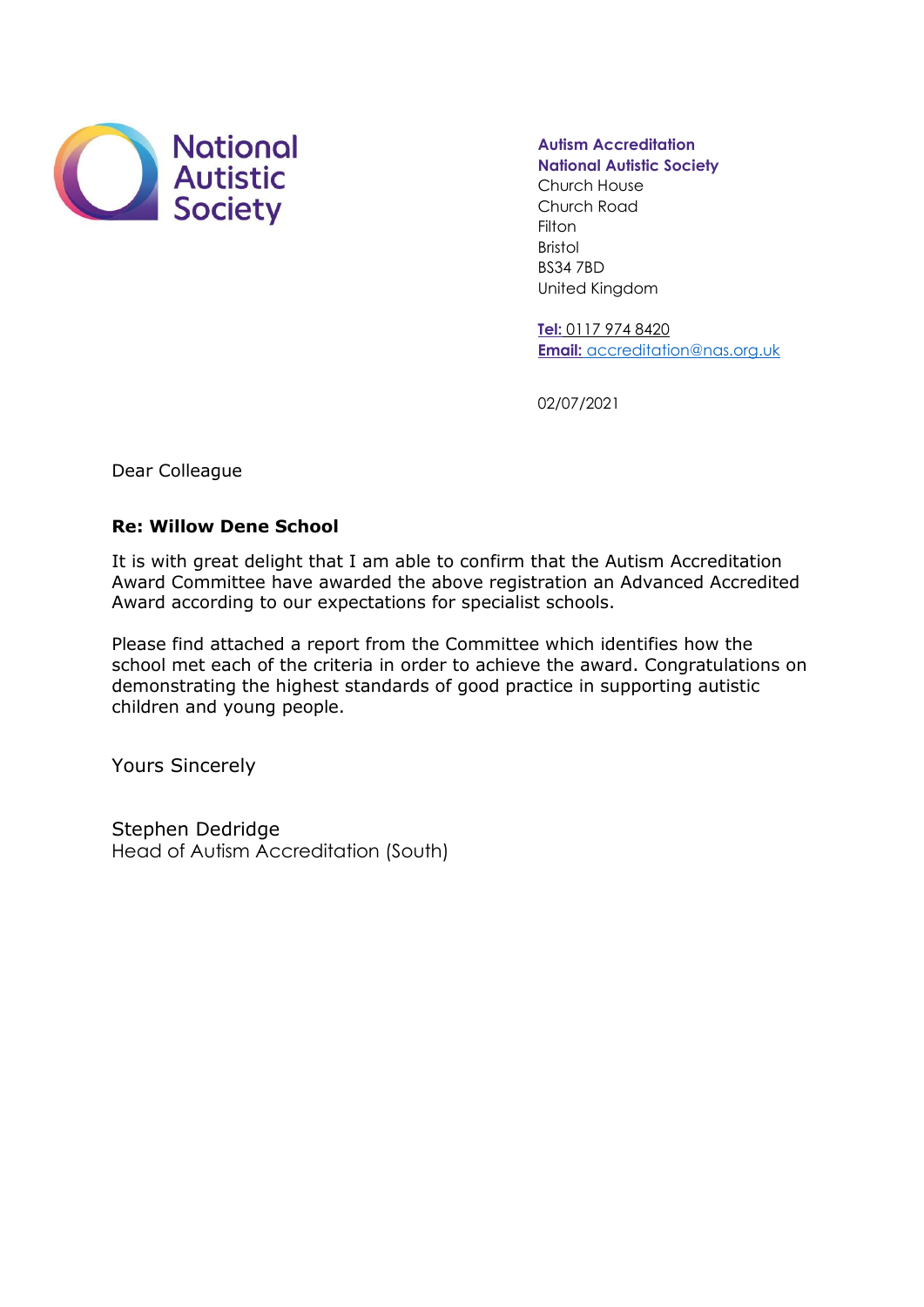

| <b>CRITERIA</b>                                                                                                                                                                                                                                                                                  | <b>NOTES</b>                                                                                                                                                                                                                                                                                                                                                                                                                                                                                                                                                                                                                                                                                                                                                                                                                                                |
|--------------------------------------------------------------------------------------------------------------------------------------------------------------------------------------------------------------------------------------------------------------------------------------------------|-------------------------------------------------------------------------------------------------------------------------------------------------------------------------------------------------------------------------------------------------------------------------------------------------------------------------------------------------------------------------------------------------------------------------------------------------------------------------------------------------------------------------------------------------------------------------------------------------------------------------------------------------------------------------------------------------------------------------------------------------------------------------------------------------------------------------------------------------------------|
| A high-quality programme of continuous Professional Development is<br>in place. It ensures that staff have a robust specialist knowledge of<br>autism specific best practice methods and approaches. It also<br>provides staff with insight into the personal experiences of autistic<br>people. | Continuous Professional Development Training is strategically<br>planned based on the needs of the staff and children. The<br>appraisal system enables staff to reflect on their autism<br>practice and identify developments at an individual, class or<br>whole school level.<br>Staff are highly skilled practitioners and, throughout the<br>observations, were consistently seen to effectively use a range<br>of evidenced-based autism-specific best practice methods and<br>approaches<br>The school has supportive systems to analyse and support<br>$\bullet$<br>teams with implementing strategies and interventions for<br>children struggling with self-regulation.<br>The school would like to invite more autistic speakers to share<br>$\bullet$<br>their experiences, developing an understanding of life from an<br>autistic perspective. |
| Practice is informed by an excellent understanding of how each<br>autistic person communicates and socially interacts                                                                                                                                                                            | Staff consistently make themselves understood by using a<br>range of approaches, including simplified verbal language,<br>Makaton, visual supports and modelling.<br>Staff gave children plenty of time to process and praised them<br>$\bullet$<br>when children completed the instruction<br>Children have ownership of their individualised communication<br>$\bullet$<br>systems across the school which are clearly differentiated<br>based on the children needs and reflect the information within<br>the communication passports.                                                                                                                                                                                                                                                                                                                   |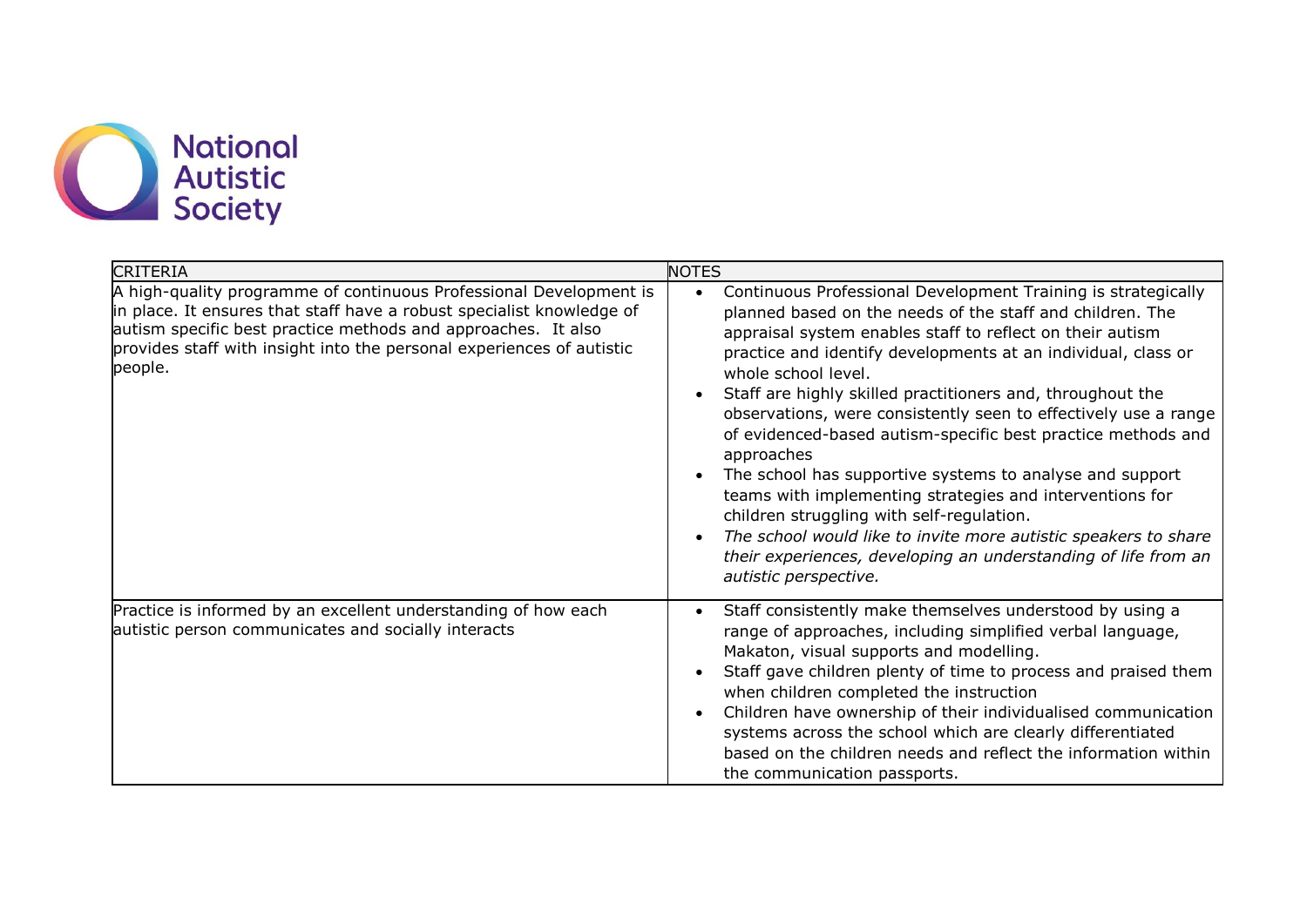

|                                                                                                                     | Staff provide regular opportunities pupils to practice and<br>develop social communication with staff and peers which are<br>carefully planned into the lessons.<br>In a few observations, staff should reduce their language when<br>making demands or giving instructions.                                                                                                                                                                                                                                                                                                                                                                                                                                                                                                                                                                                            |
|---------------------------------------------------------------------------------------------------------------------|-------------------------------------------------------------------------------------------------------------------------------------------------------------------------------------------------------------------------------------------------------------------------------------------------------------------------------------------------------------------------------------------------------------------------------------------------------------------------------------------------------------------------------------------------------------------------------------------------------------------------------------------------------------------------------------------------------------------------------------------------------------------------------------------------------------------------------------------------------------------------|
| Practice is informed by an excellent understanding of how to support<br>autistic people to become more independent, | Staff provide opportunities for children to express opinion and<br>make choices and decisions.<br>Children are provided with opportunities to consolidate and<br>develop daily functional skills.<br>Staff effectively used open questions to gauge understanding<br>and promote road safety and independence skills.<br>Creative, playful and sensory motivating resources were used<br>to great effect, engaging children, bringing lessons to life and<br>consolidating skills.<br>Where practice could be improved; Covid 19 restrictions have<br>halted the organisation of the "communication shed" and<br>resources in the play areas. The school could consider<br>reviewing the use of the portable communication systems<br>available to children outside of the classroom to promote<br>expressive language and formalise transitions at the end of<br>play. |
| Practice is informed by an excellent understanding of how to support<br>autistic people in their sensory regulation | Careful consideration has been made to the whole school<br>environment to ensure low arousal and structure.<br>Children were offered independent access to highly<br>differentiated resources to help them sensory self-regulate.                                                                                                                                                                                                                                                                                                                                                                                                                                                                                                                                                                                                                                       |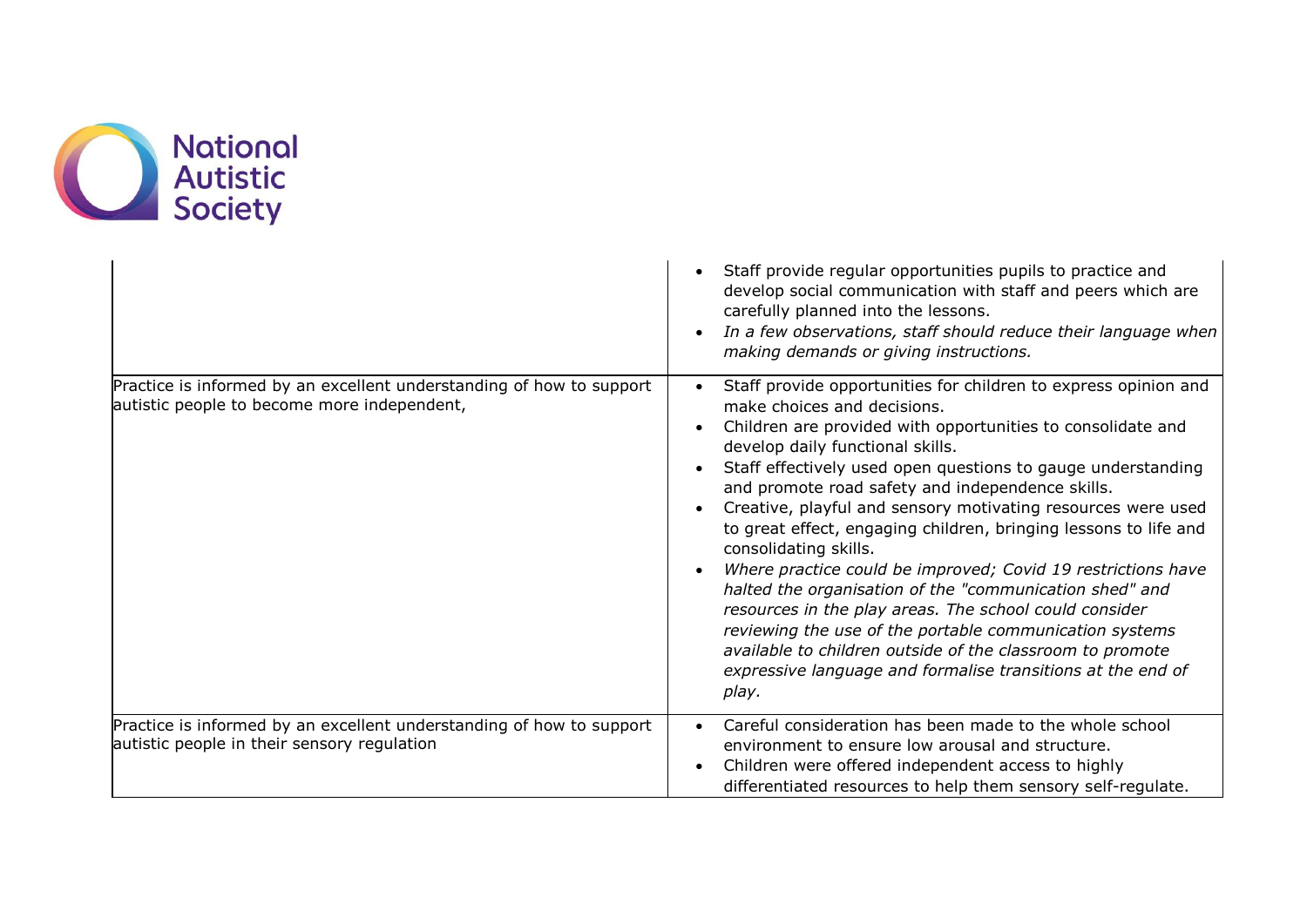

|                                                                                                                       | • Autistic children tolerate a wide range of sensory experiences<br>within a safe and secure context and are supported to regulate<br>sensory experiences which interfere with what they are trying<br>to do or cause them discomfort.<br>Sensory engaging and motivating activities are used creatively<br>to support learning.<br>Autistic children are encouraged to enjoy the challenge of<br>trying out, learning, exploring and choosing new experiences.                                                                                                                                                                                                                                                                                                                                                                                                                                                                                                                                                            |
|-----------------------------------------------------------------------------------------------------------------------|----------------------------------------------------------------------------------------------------------------------------------------------------------------------------------------------------------------------------------------------------------------------------------------------------------------------------------------------------------------------------------------------------------------------------------------------------------------------------------------------------------------------------------------------------------------------------------------------------------------------------------------------------------------------------------------------------------------------------------------------------------------------------------------------------------------------------------------------------------------------------------------------------------------------------------------------------------------------------------------------------------------------------|
| Practice is informed by an excellent understanding of how to support<br>autistic people in their emotional well-being | Proactive and preventative strategies are in place to avoid<br>anxiety, confusion or distress from occurring or escalating.<br>Autistic children are treated with dignity, status and respect<br>and are provided with meaningful positive feedback to boost<br>confidence and self-esteem.<br>Autistic pupils are encouraged to experience completion and<br>achievement reinforced by staff through positive feedback<br>using visual supports.<br>Staff and pupils have clearly developed positive and trusting<br>relationships with the pupils,<br>Lessons are fun, engaging and interactive.<br>$\bullet$<br>Autistic children are encouraged to enjoy the challenge of<br>trying out or learning a new activity or skill.<br>Where children start to lose focus or find it hard to maintain<br>their attention, staff were quick to step in with strategies of<br>support or reassurance.<br>In a small number of observations where children showed<br>signs of dysregulation outside the classrooms, staff missed |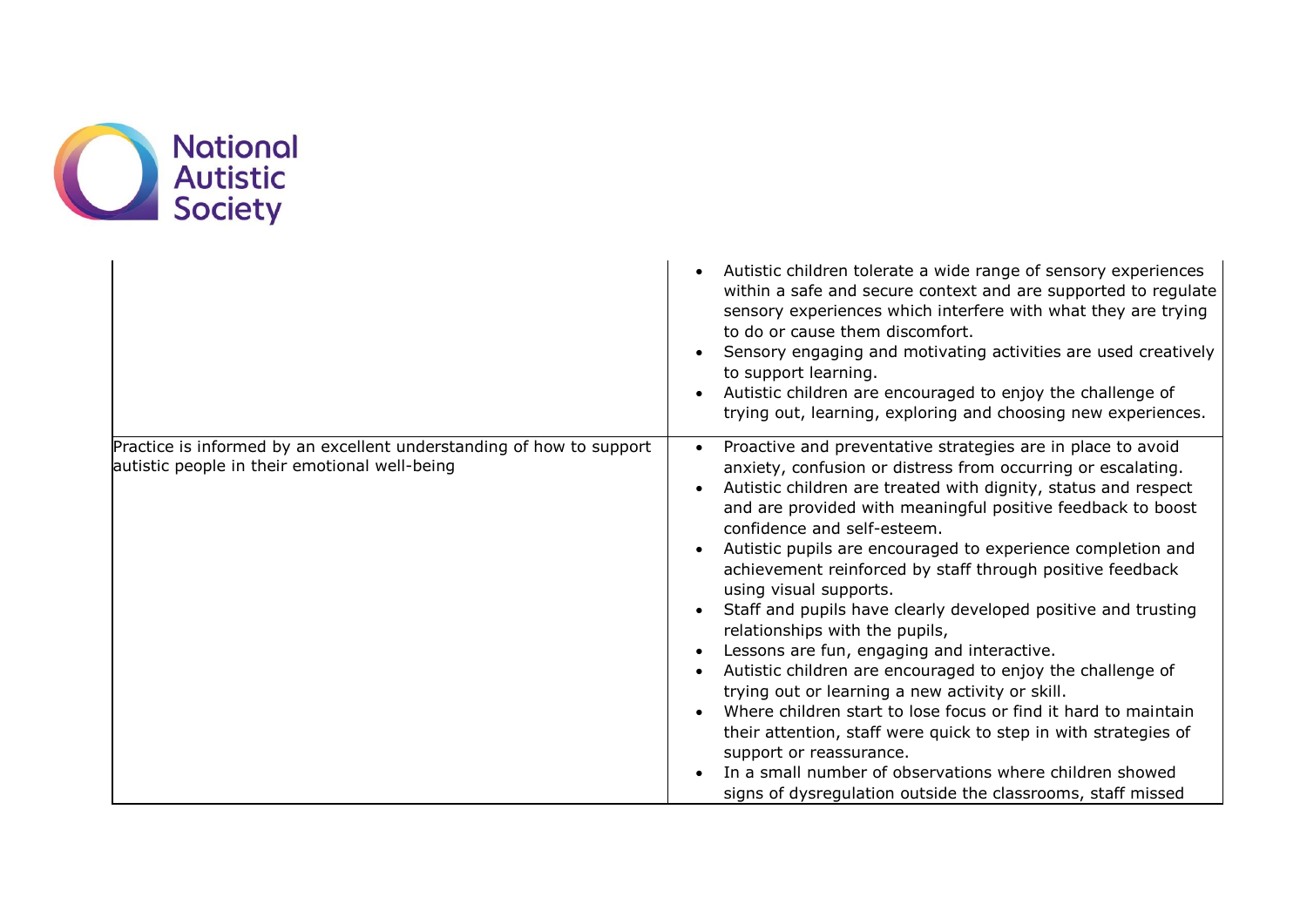

|                                                                                                                    | opportunities to recognise behaviour as a form of<br>communication.                                                                                                                                                                                                                                                                                                                                                                                                                                                                                                                                                                                                                                         |
|--------------------------------------------------------------------------------------------------------------------|-------------------------------------------------------------------------------------------------------------------------------------------------------------------------------------------------------------------------------------------------------------------------------------------------------------------------------------------------------------------------------------------------------------------------------------------------------------------------------------------------------------------------------------------------------------------------------------------------------------------------------------------------------------------------------------------------------------|
| The provision can demonstrate how it empowers autistic people to<br>inform decisions about how they are supported. | The school aims to meet the needs of each individual child and<br>facilitates this by offering bespoke communication tools to<br>facilitate Child Voice.<br>The school has two school councils based at the primary and<br>secondary site.<br>To develop the school's curriculum, the school regularly<br>gathers the children's opinions and aspirations.<br>Key Stage 3 students have their own blog where they post<br>updates on things they like to do, thoughts and achievements.                                                                                                                                                                                                                     |
| Feedback from families and/or autistic people shows that an<br>overwhelming majority are happy with the service    | Around a quarter of all parents completed the Autism<br>Accreditation online survey. Whilst the Committee would have<br>appreciated a higher response rate, it noted that feedback was<br>overwhelmingly positive. Over 70 % of parents rated the<br>support their child receives and the understanding the staff<br>have of their child's autism as consistently good.<br>Comments from parents confirm that they clearly feel their<br>children are well cared for, well supported and makes excellent<br>progress.<br>In their application form the school highlighted the role of the<br>Family Support Advisor in adding another layer of bespoke and<br>unique support to children and their families |
| Validation from other bodies or professionals confirms the quality of<br>practice within the provision.            | According to the last Ofsted Inspection:                                                                                                                                                                                                                                                                                                                                                                                                                                                                                                                                                                                                                                                                    |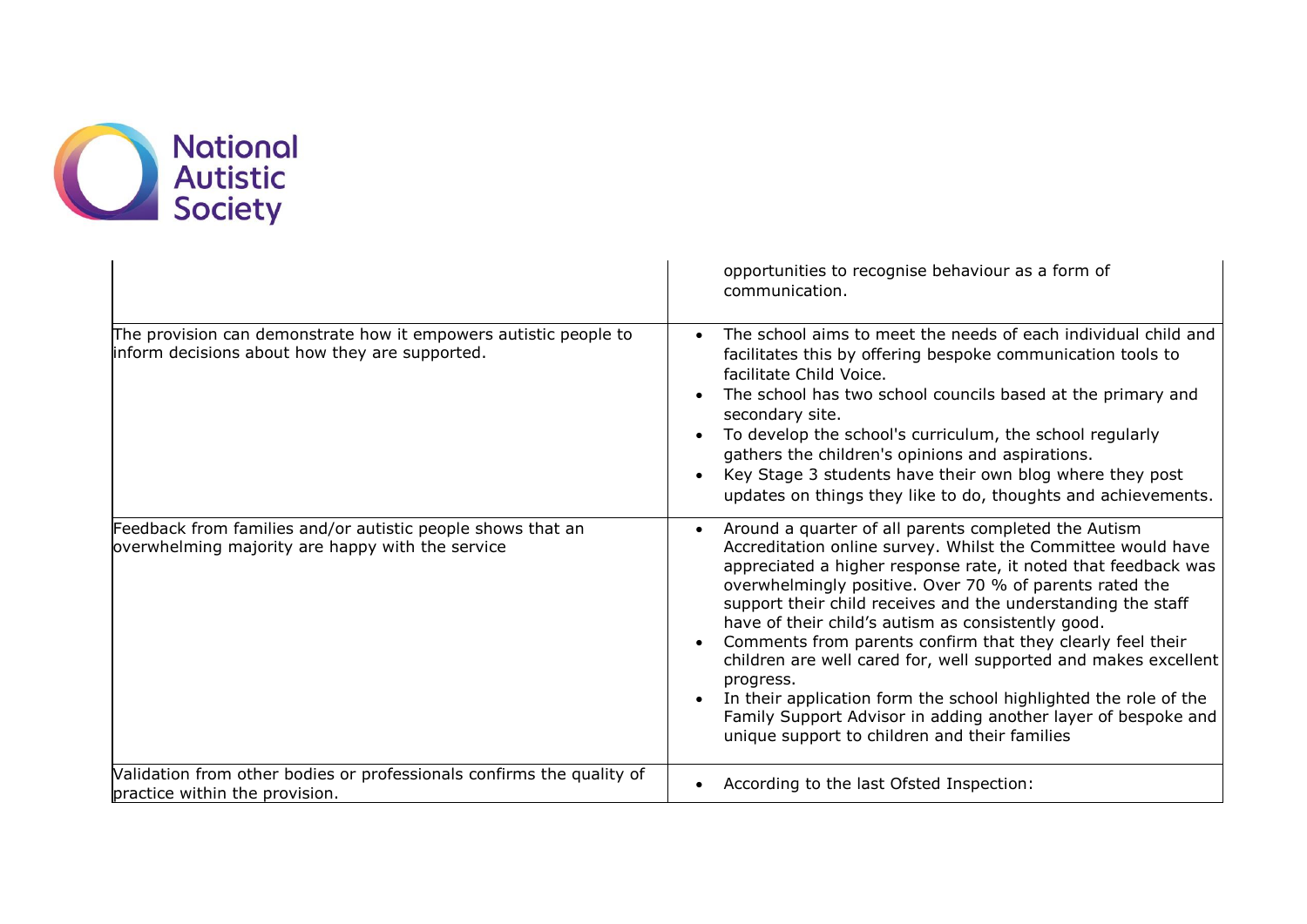

|                                                                                                                                                                                                                                        | Willow Dene School continues to be a good school. There is<br>enough evidence of improved performance to suggest that the<br>school could be judged outstanding if we were to carry out a<br>section 5 inspection now<br>The Challenge Partners National Programme have rated the<br>school as outstanding.                                                                                                                                                                                                                                                                                                                                                                                                                                                                                                                                                                   |
|----------------------------------------------------------------------------------------------------------------------------------------------------------------------------------------------------------------------------------------|-------------------------------------------------------------------------------------------------------------------------------------------------------------------------------------------------------------------------------------------------------------------------------------------------------------------------------------------------------------------------------------------------------------------------------------------------------------------------------------------------------------------------------------------------------------------------------------------------------------------------------------------------------------------------------------------------------------------------------------------------------------------------------------------------------------------------------------------------------------------------------|
| The provision shares its specialist expertise in order to impact on how<br>well autistic people are supported within its community and to activity<br>contribute to knowledge and understanding of autism.                             | The school shared a description of a research project into the<br>benefits of music therapy at Willow Dene. Four key areas of<br>benefit were identified: (i) relationship; (ii) emotional<br>wellbeing; (iii) self-regulation; (iv) attention and focus.<br>Willow Dene school is part of Compass Academy Trust and<br>offers outreach, training, support and advice to the schools and<br>the two schools with autism provisions. Willow Dene school is<br>the only special school within the trust. Willow Dene takes part<br>in the joint school projects and working parties as well as the<br>annual conference.<br>The school has links with Kings College, Goldsmiths and<br>Greenwich University, providing training and work placements<br>for students.<br>The school provides training to other schools in the<br>community, such as Forest School and TeamTeach. |
| There are many considerable areas of strength within the provision<br>and examples of outstanding and/or innovative practice. Outcomes<br>achieved by autistic people are outstanding and directly impact on<br>their quality of life. | The report highlights a number of strengths and excellent practice<br>within the provision including the on-site health clinic. Case-studies<br>submitted by the school describe a number of initiatives. For example,<br>the school has implemented a planned vocational pathway for Key                                                                                                                                                                                                                                                                                                                                                                                                                                                                                                                                                                                     |